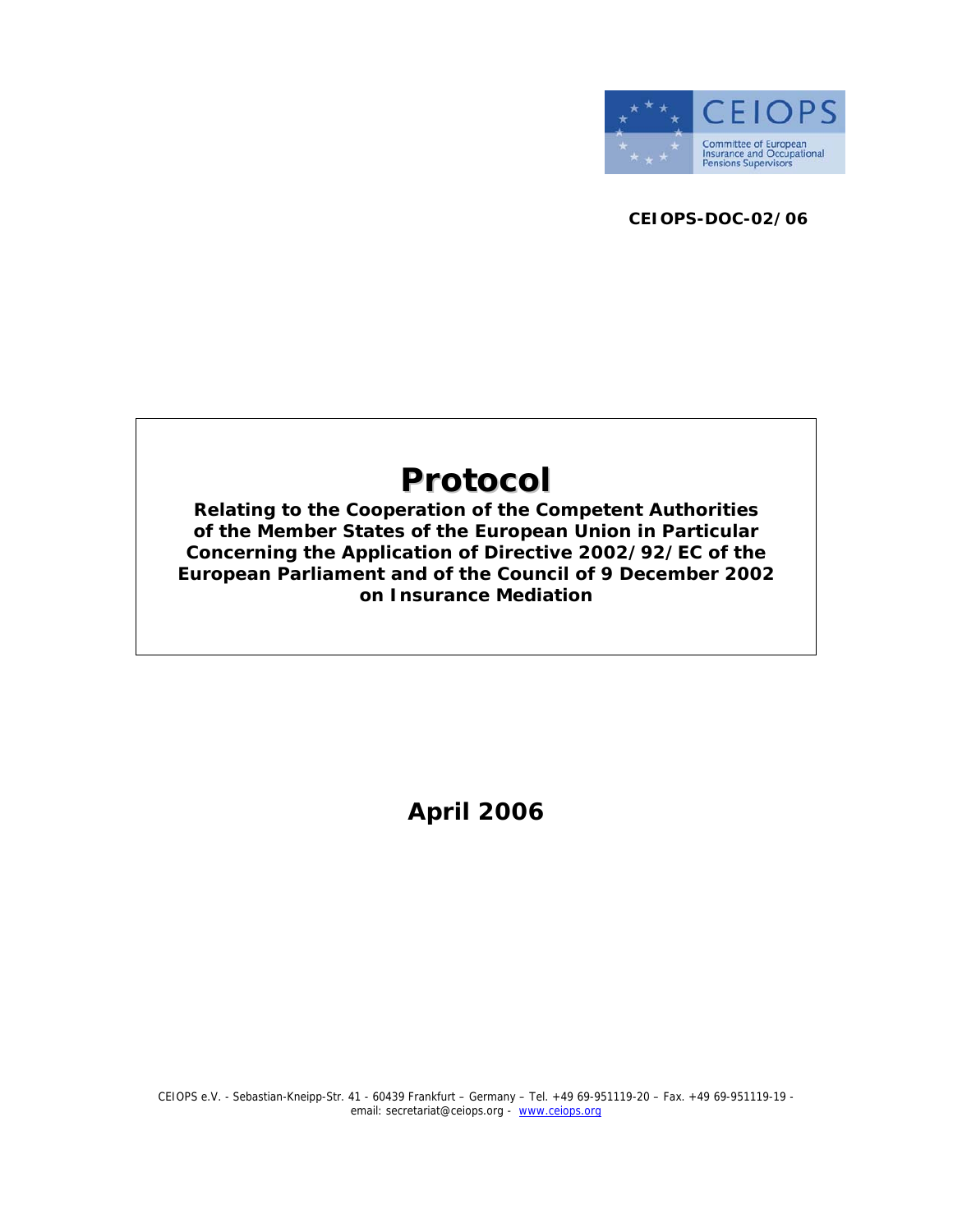## **Table of Contents**

| 1.7. Cooperation with non-EU States that are parties to the EEA Agreement  6                                                                                                      |  |
|-----------------------------------------------------------------------------------------------------------------------------------------------------------------------------------|--|
|                                                                                                                                                                                   |  |
|                                                                                                                                                                                   |  |
|                                                                                                                                                                                   |  |
|                                                                                                                                                                                   |  |
| 2.3. Changes to information contained in notification concerning the branch or the                                                                                                |  |
| Intermediary engaging in an activity by way of freedom to provide services 10                                                                                                     |  |
|                                                                                                                                                                                   |  |
| PART III - EXCHANGE OF INFORMATION AND ONGOING SUPERVISION OF                                                                                                                     |  |
|                                                                                                                                                                                   |  |
| 3.1. Voluntary exchanges of non-financial information between supervisory authorities. 12                                                                                         |  |
| 3.2. Exchanges of information on good repute, competence and professional experience13                                                                                            |  |
|                                                                                                                                                                                   |  |
|                                                                                                                                                                                   |  |
| ANNEX I - A: List of Competent Authorities of the Member States of the EU and the EEA<br>regarding notification of cross-border activities of Intermediaries / CEIOPS Members and |  |
| ANNEX I - B : List of Competent Authorities of the Member States of the EU and the EEA<br>regarding notification of cross-border activities of Intermediaries / Non - CEIOPS      |  |
|                                                                                                                                                                                   |  |
| ANNEX II-A: Notification form for an Intermediary to operate under the freedom                                                                                                    |  |
|                                                                                                                                                                                   |  |
| ANNEX II-B: Notification form for an Intermediary to operate under the freedom                                                                                                    |  |
|                                                                                                                                                                                   |  |
| ANNEX III- A: List of website address of public registers for Intermediaries in the various                                                                                       |  |
| ANNEX III-B: List of website address of public registers for Intermediaries in the various                                                                                        |  |
| Member States / Non - CEIOPS Members and Observers, having signed the Joinder                                                                                                     |  |
|                                                                                                                                                                                   |  |
|                                                                                                                                                                                   |  |
| ANNEX IV- A: List of competent bodies for receipt of complaints and out-of-court                                                                                                  |  |
|                                                                                                                                                                                   |  |
| ANNEX IV-B: List of competent bodies for receipt of complaints and out-of-court                                                                                                   |  |
|                                                                                                                                                                                   |  |
|                                                                                                                                                                                   |  |
|                                                                                                                                                                                   |  |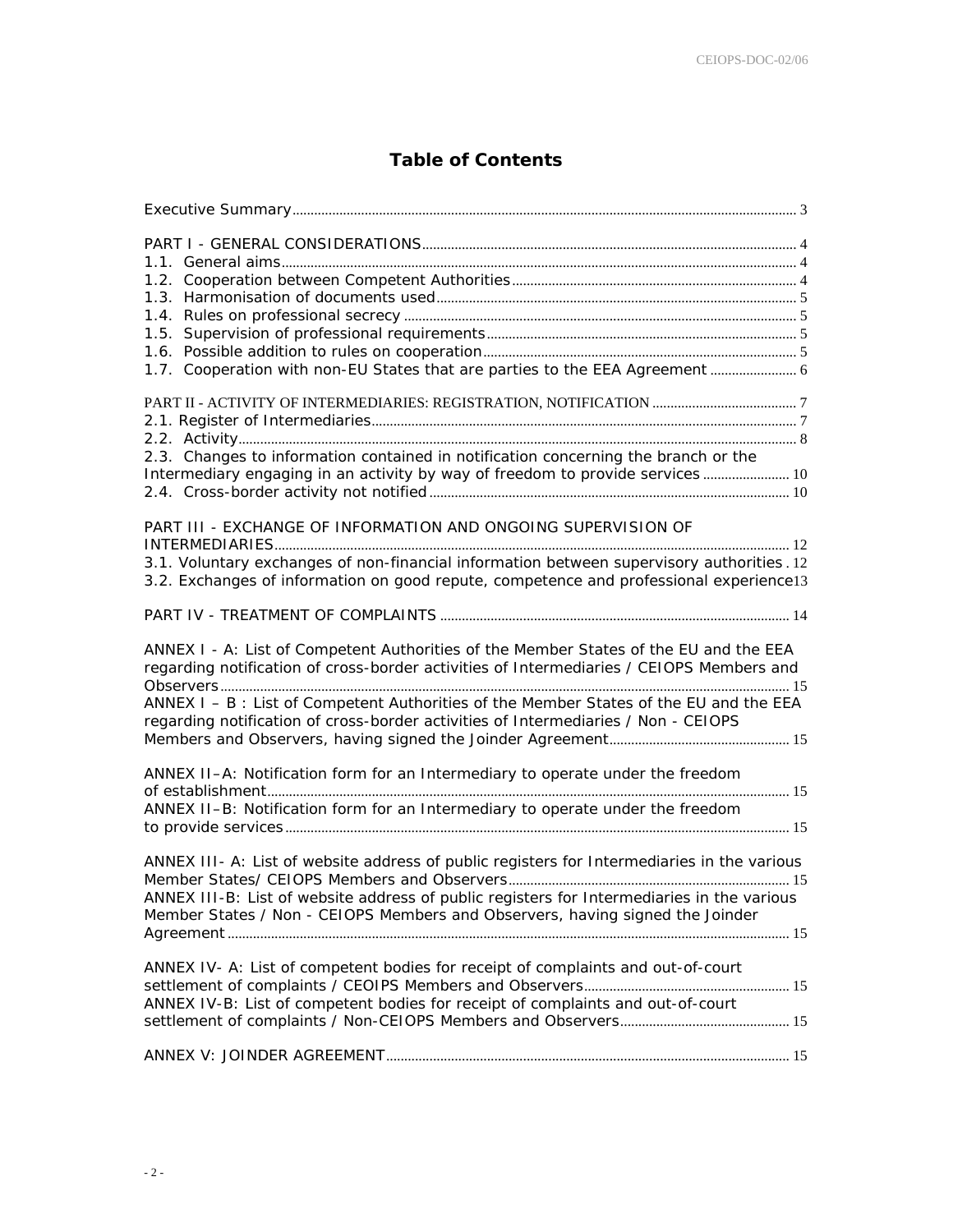## **Executive Summary**

This Protocol provides a framework for the cooperation of Competent Authorities with regard to the implementation of the Directive 2002/92/EC<sup>1</sup> of the European Parliament and of the Council of 9 December 2002 on Insurance Mediation.

It sets out the agreement between Competent Authorities to cooperate and exchange information in order to ensure an efficient supervision of intermediaries and facilitate their single registration in the European Union.

The relevant Competent Authorities, which are Members of CEIOPS, and other Competent Authorities, who accept this document by signing it individually, are referred to as the "Competent Authorities" throughout this document.

The Protocol contains four parts and five annexes.

**Part I** sets out the general aims and principles for the cooperation between Competent Authorities regarding mainly the registration procedure, the supervision of professional requirements and professional secrecy.

Part II covers the registration and notification procedures, including the minimum information to be contained in the public registers and to be given in a notification for cross-border mediation services.

**Part III** provides details on the procedures of exchange of information and on going supervision of intermediaries.

**Part IV** covers some general matters regarding out-of-court settlements of complaints.

The **annexes** contain standardised forms for cross-border notification, a list of Competent Authorities for making and receiving notifications and a list of national bodies for out-of-court settlement of complaints.

A specific procedure was adopted for allowing non CEIOPS Members to join this Protocol. Annex I-B and Annex III-B mention the Competent Authorities, being non CEIOPS Members, and agreeing to be bound by the terms of this Protocol by signing a Joinder Agreement.

These annexes will be up-dated at the receipt of each signed Joinder Agreement by CEIOPS.

 $1$  O.J. L 009, 15/01/2003, P 003 – 010.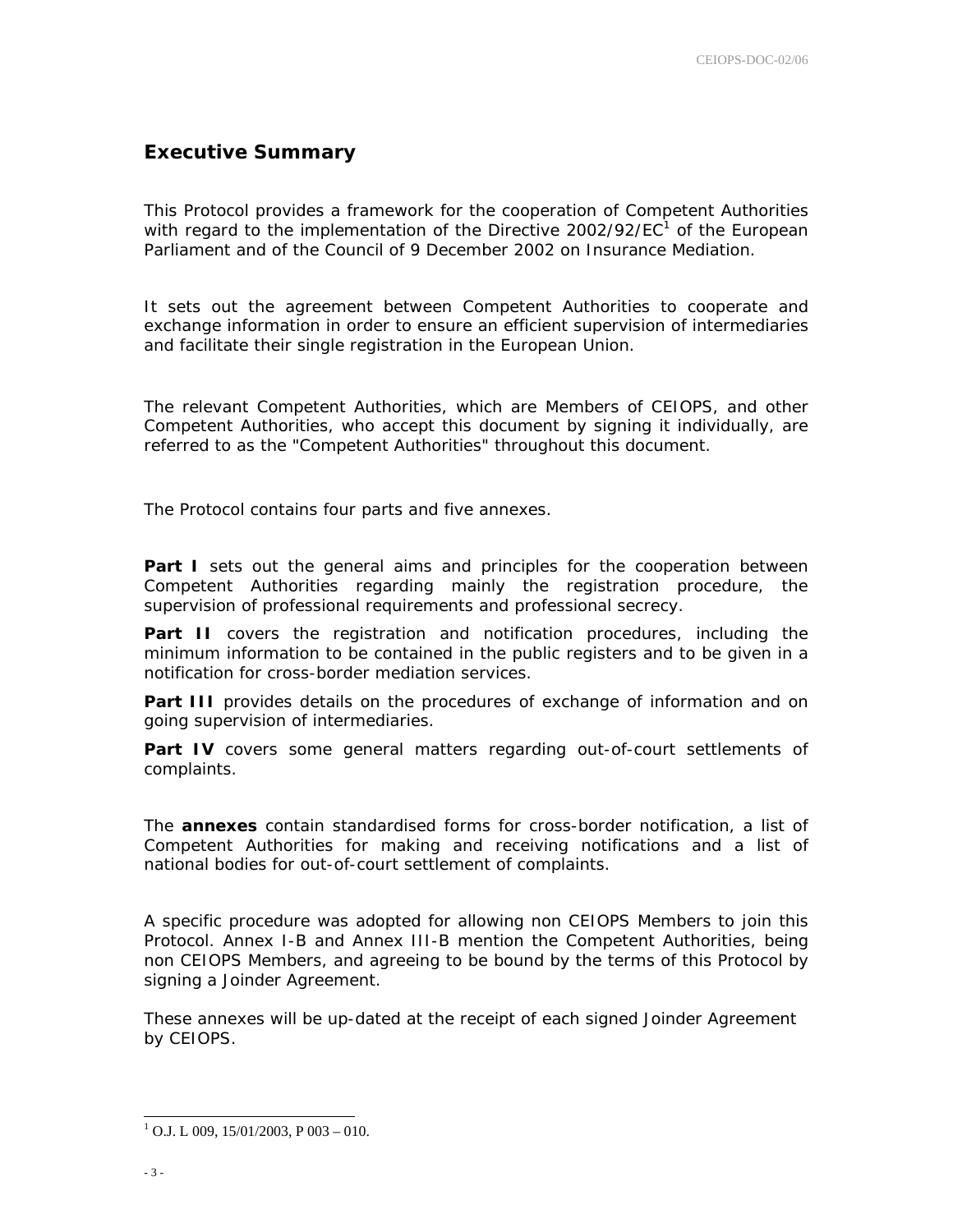# **PART I - GENERAL CONSIDERATIONS**

## **1.1. General aims**

Directive 2002/92/EC<sup>2</sup> of the European Parliament and of the Council of 9 December 2002 on Insurance Mediation (hereinafter the "Directive") sets out the principles of single registration.

The Competent Authorities of the Member States consider that the adoption of the Directive makes necessary a deepening of their cooperation.

In determining these rules of behaviour, the Competent Authorities intend to uphold practical cooperation between national administrative services for the purpose of facilitating the supervision of insurance and reinsurance intermediaries (hereinafter the "Intermediaries") within the European Union and of examining any difficulties which may arise in the application of the Directive.

## **1.2. Cooperation between Competent Authorities**

The Competent Authorities, ascertaining that the supervision of Intermediaries has an ongoing character and that its efficiency shall be based upon the knowledge of the situation of the Intermediaries and of the possibility of joint action, intend to cooperate in all cases necessary for the proper application of EU rules and to mutually facilitate the carrying out of their tasks and to guarantee the good functioning of the Single Market.

They agree that the cooperation between Competent Authorities which ensues as a result of the provisions of the Directive should be expressed by an attitude permitting spontaneous exchanges and the introduction of a genuine dialogue between themselves with a view to the promotion within the EU of a system of supervision which is as satisfactory as possible.

The Competent Authorities acknowledge that these mutual exchanges may not in any case result in the removal from the various authorities of the competence which is laid down by the Directive.

In particular, they may not affect the duty vested in the Competent Authority of the home Member State to check the fulfilment of requirements for the access to and exercise of the insurance mediation activity.

 $^{2}$  O.J. L 009, 15/01/2003, P 003 – 010.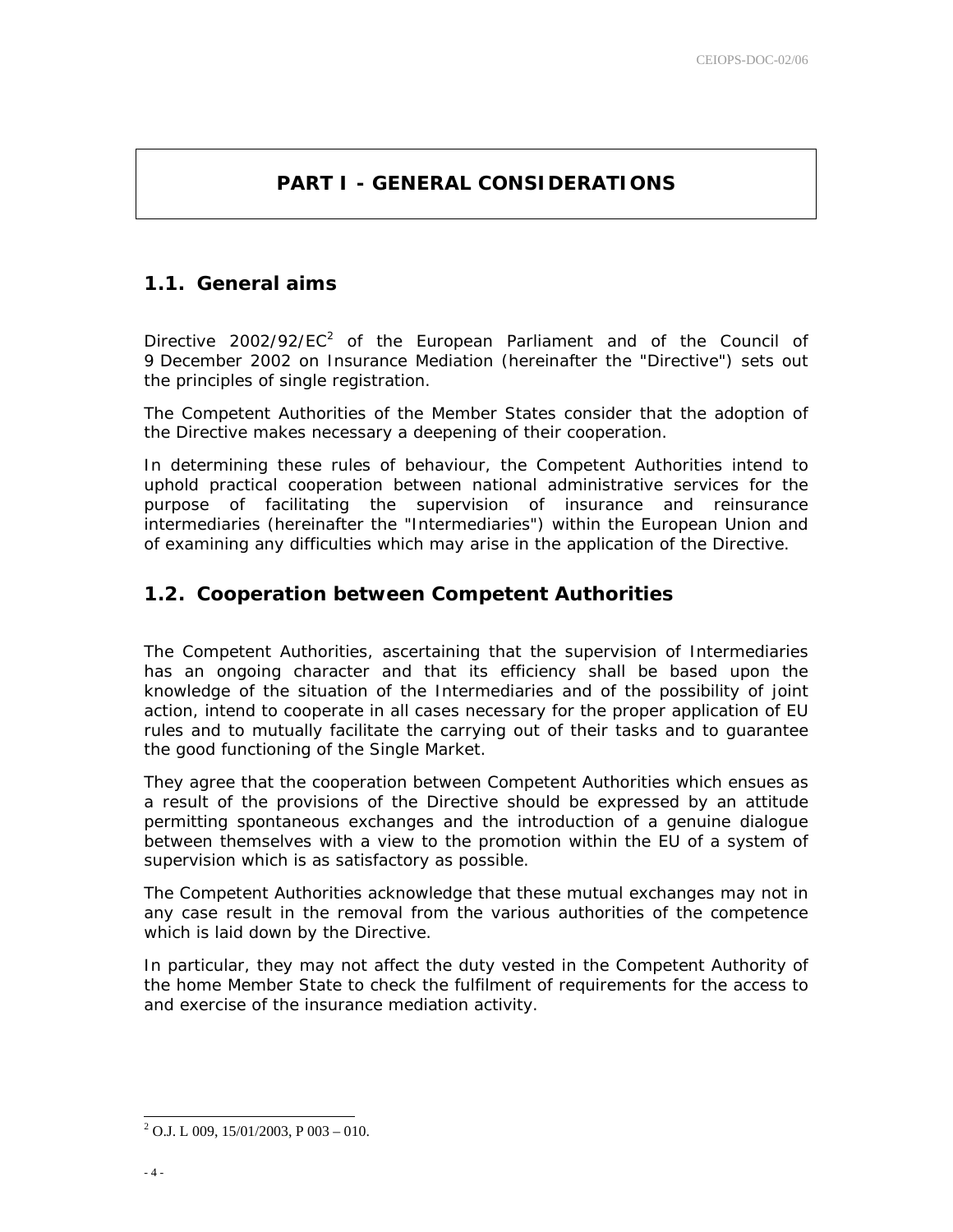## **1.3. Harmonisation of documents used**

The Competent Authorities acknowledge that the analysis of the situation of Intermediaries in their respective countries calls for a variety of methods and practices. The exchange of best practices of supervision would be improved by means of a common terminology of analysis within the scope allowed by national legislation.

## **1.4. Rules on professional secrecy**

The Competent Authorities agree to exchange confidential information whenever possible, within the limits of the rules laid down in article 9 paragraph 3 of the Directive.

## **1.5. Supervision of professional requirements**

In view of the importance of supervision of the good repute, competence, professional know-how and financial requirements for Intermediaries as well as the guarantee amount of their professional indemnity insurance when registration is granted or withdrawn and when the Intermediary is already operating, the Competent Authorities shall endeavour to share as much as possible of the information available to them in those fields.

Within the context of the single market, the Competent Authorities of the Member States stress the importance of a rigorous examination of the registration files for new Intermediaries and the consistent application of the minimum criteria relating to the supervision of access to the insurance mediation activity.

## **1.6. Possible addition to rules on cooperation**

Finally, the Competent Authorities acknowledge that the rules for cooperation set out in this document may show themselves to be inadequate when faced with actual cases. They agree that as a result the rules will be adapted on a bilateral basis as the need arises for a specific case and that such bilateral arrangements will be drawn up in conformity with the principles of Community law.

Competent Authorities also agree that their cooperation may extend to areas not expressly provided for by the Directive, taking account, as far as possible, of the principles of the Directive.

This is especially the case for the registration and out-of-court settlement of complaints by persons seeking for coverage, policyholders, insureds, beneficiaries and interested third parties against insurance intermediaries.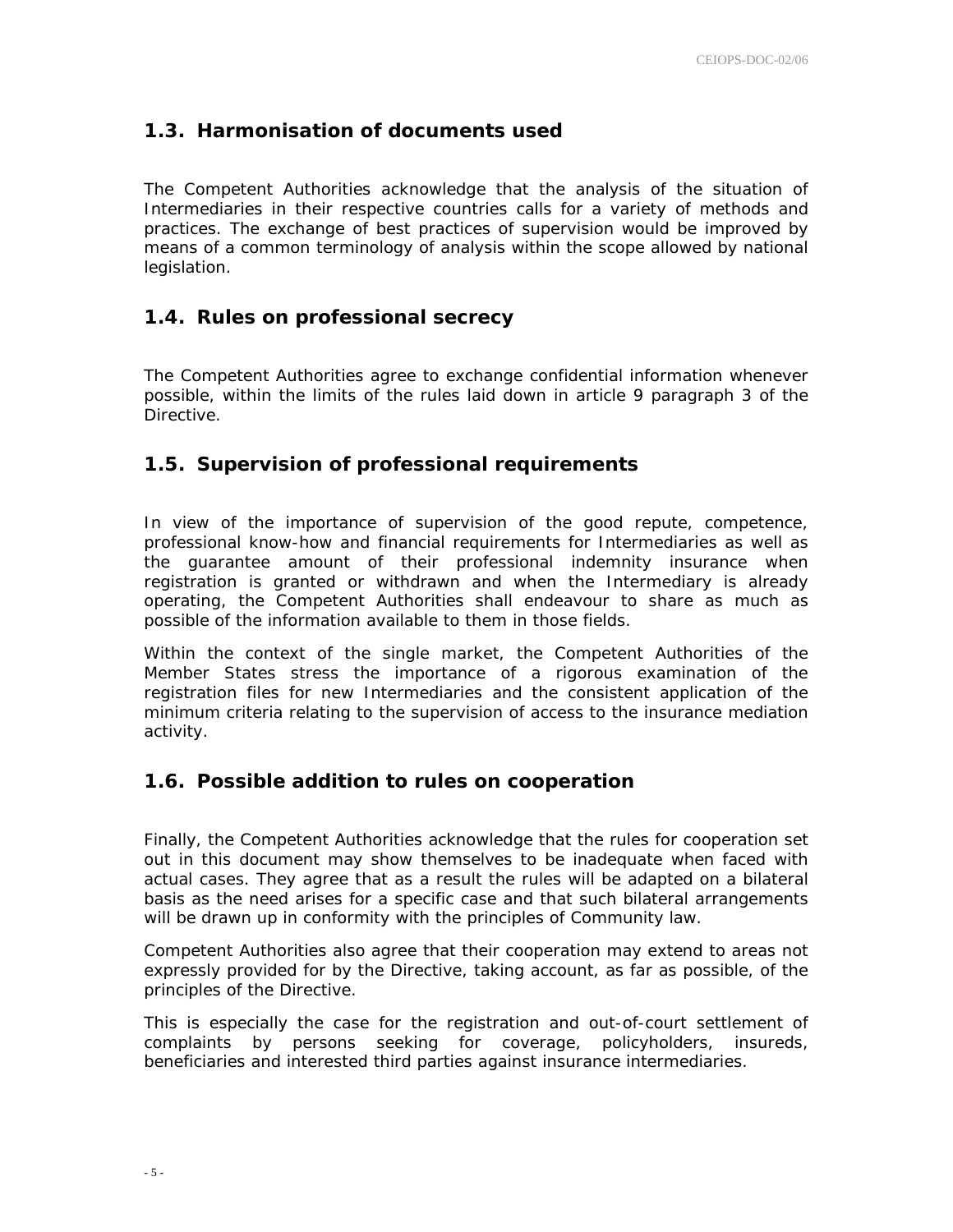# **1.7. Cooperation with non-EU States that are parties to the EEA Agreement**

This Protocol applies to the Competent Authorities of non-EU Member States that are parties to the EEA agreement.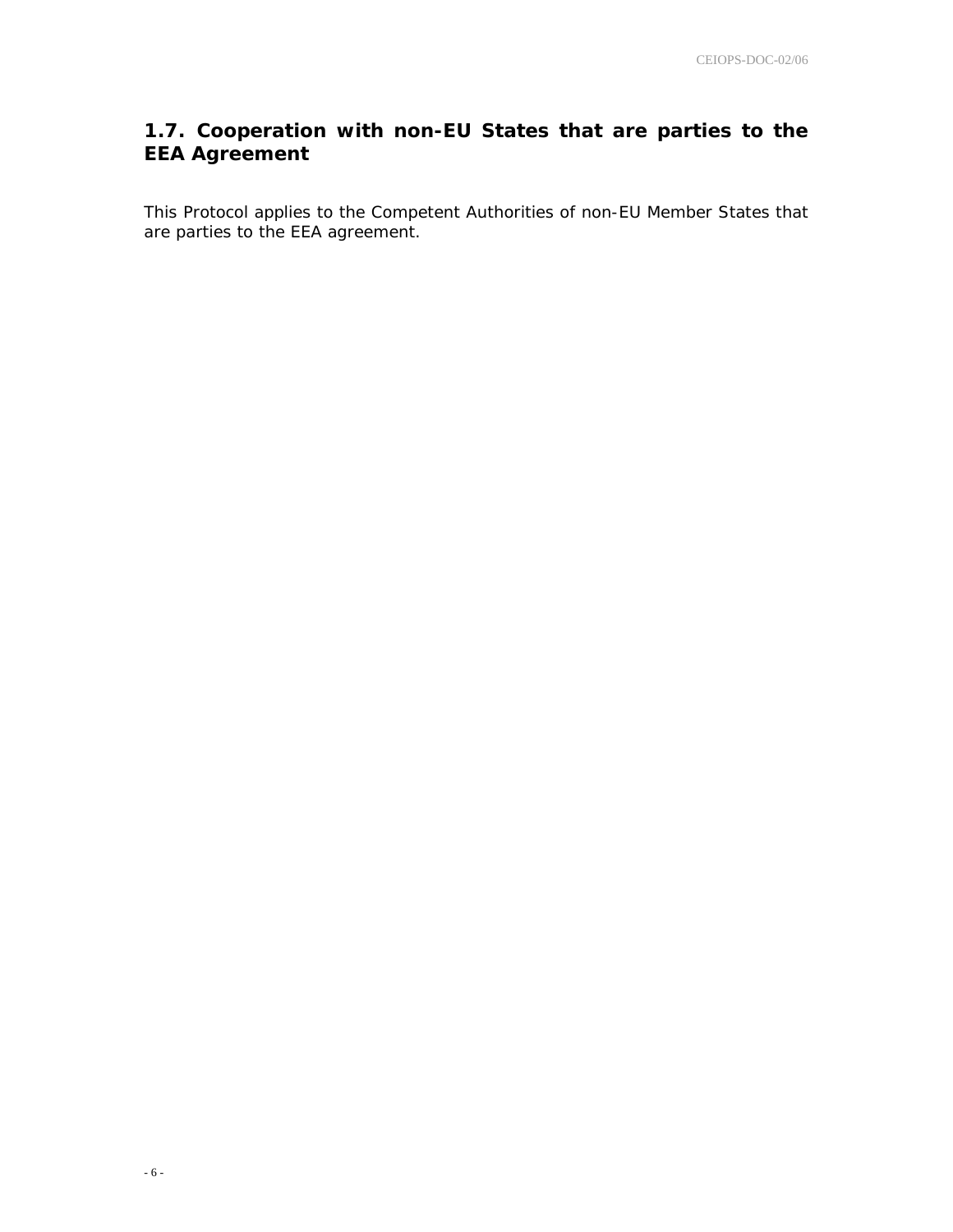## **PART II - ACTIVITY OF INTERMEDIARIES: REGISTRATION, NOTIFICATION**

## **2.1. Register of Intermediaries3**

(Article 3 paragraph 1 of the Directive)

## **2.1.1. Registration**

In accordance with the principle of single registration, the decision to register an Intermediary, valid for the whole of the European Union, shall be the sole responsibility of the authorities of the home Member State.

For information purposes only, details about Intermediaries may also be made available on the public register of the host Member State.

## **2.1.2. Minimum contents of public register**

(Article 3 paragraph 2 of the Directive)

The registration requirements apply to natural and legal persons. It is recommended to publish the headings of the public register in the national language and in English.

The Competent Authorities agree on the following minimum information to be contained in the register of the competent body in the home Member State:

## 2.1.2.1. Natural persons

For natural persons, the minimum information to be contained in the register is the following:

- First name and surname of the Intermediary, its address or its registration number;
- Category to which the Intermediary belongs, if applicable;
- Classes of insurance for which the Intermediary holds a license in the home Member State, if applicable;

 $3$  Annexes III-A and III-B include the list of web site addresses of public registers for Intermediaries in the various Member States/ CEIOPS and Non-CEIOPS Members and Observers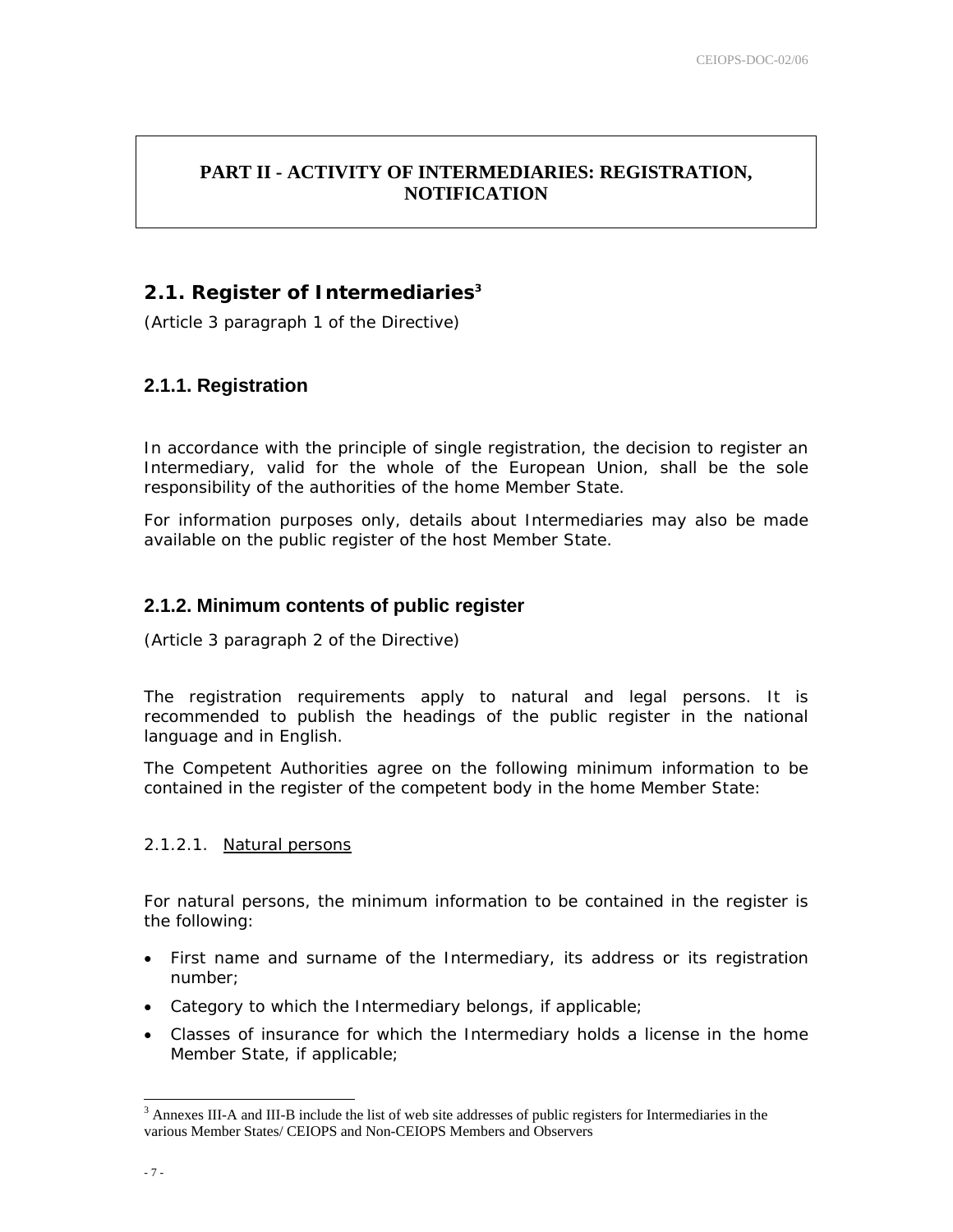- The current Competent Authority, if different from the registration authority;
- Member States for which the Intermediary has notified his/her intention to work by way of freedom to provide services;
- Member States for which the Intermediary has notified his/her intention to work by way of freedom of establishment.

In the case of an Intermediary carrying out insurance mediation for and on behalf of an insurance undertaking, and who acts under the full responsibility of that insurance undertaking<sup>4</sup>, it is recommended that the name of the insurance undertaking which the Intermediary represents should be contained in the register.

#### 2.1.2.2.Legal persons

For legal persons, the minimum information to be contained in the register is the following:

- Name of Intermediary, its address or its registration number;
- Name of at least one natural person within the management who is responsible for the mediation business;
- Category to which the Intermediary belongs, if applicable;
- Classes of insurance for which the Intermediary holds a license in the home Member State, if applicable;
- The current Competent Authority, if different from the registration authority;
- Member States for which the Intermediary has notified its intention to work by way of freedom to provide services;
- Member States for which the Intermediary has notified its intention to work by way of freedom of establishment.

In the case of an Intermediary carrying out insurance mediation for and on behalf of an insurance undertaking, and who acts under the full responsibility of that insurance undertaking<sup>5</sup>, it is recommended that the name of the insurance undertaking which the Intermediary represents should be contained in the register.

## **2.2. Activity**

The Competent Authority of the host Member State may choose to receive or not to receive notification for Intermediaries who intend to carry out business for the first time under the freedom of establishment or the freedom to provide services.

 $4$  Defined as such in the Insurance Mediation Directive, Recital (10).

 $<sup>5</sup>$  Defined as such in the Insurance Mediation Directive, Recital (10).</sup>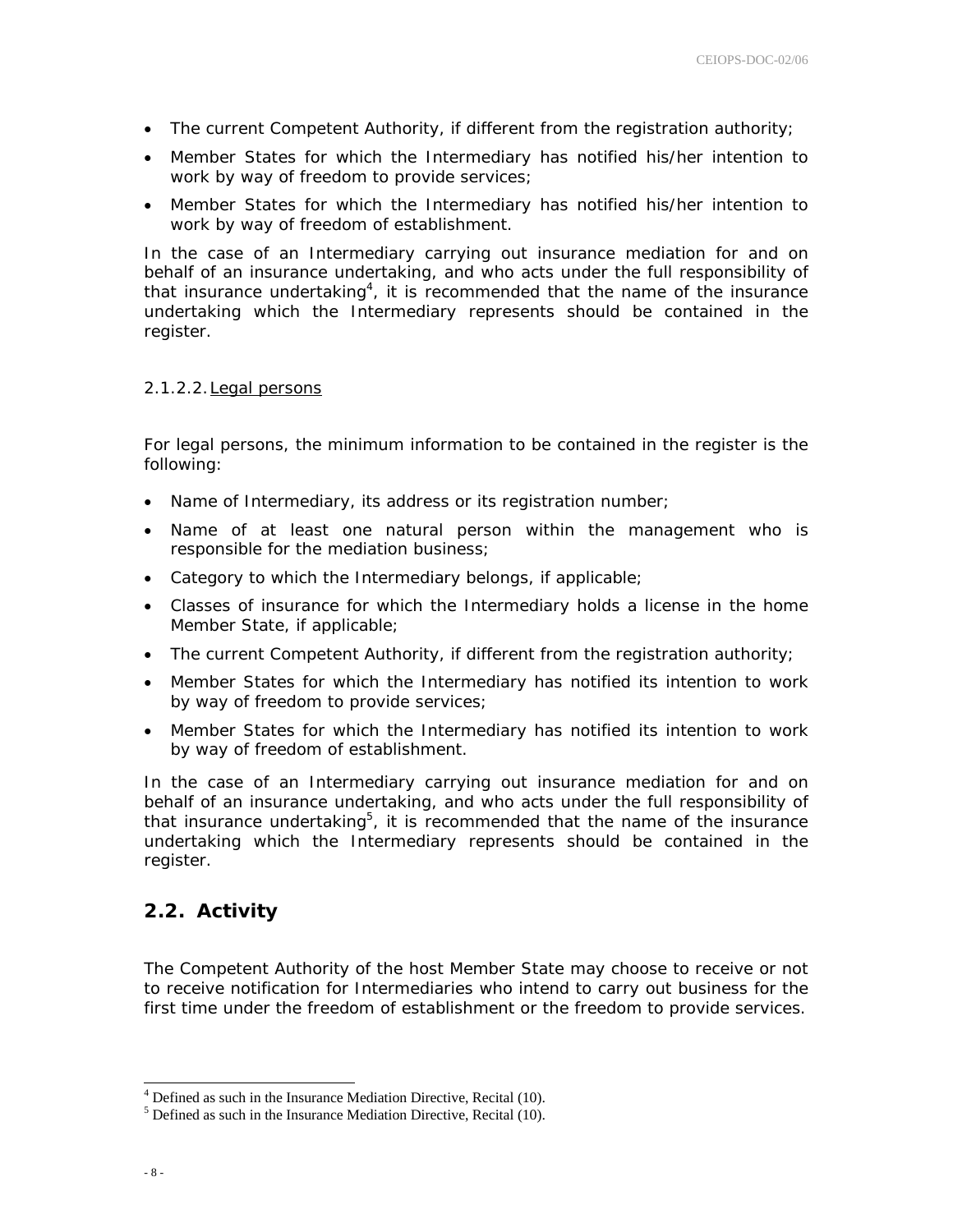#### **2.2.1. Opening a branch by way of freedom of establishment**

Contents of the notification made by the authority of the home Member State to the authority of the host Member State<sup>6</sup>

Provided that it does not oppose the opening of a branch in another Member State, the Competent Authority of the Intermediary's home Member State transmits to the Competent Authority of the host Member State a notification with the following contents:

- The precise name of the Intermediary, the address of its head office or alternatively its registration number;
- The category of Intermediary to which the Intermediary belongs, if applicable;
- In case of an Intermediary, carrying out insurance mediation for and on behalf of an insurance undertaking , and who acts under the full responsibility of that insurance undertaking<sup>7</sup>, the name of the insurance undertaking for which the Intermediary is authorised to market insurance products, if applicable;
- The classes of insurance according to the annexes to the First Non-Life Insurance Directive and the First Life Assurance Directive for which the Intermediary is authorised in his home Member State, if applicable;
- The address in the host Member State from which documents may be obtained from the Intermediary and to which they may be delivered;
- The name of the natural person representing the branch;
- The name of the current Competent Authority, if different from the registration authority;
- The address of the online register in which details about the Intermediary may be found.

All documents must be written either in English or in another language agreed upon by the authorities concerned.

At the same time, the Competent Authority of the home Member State will advise the Intermediary concerned that the notification has been sent. The Competent Authority of the host Member State acknowledges receipt of these documents without undue delay by letter or by any other means agreed upon by the authorities concerned

<sup>&</sup>lt;sup>6</sup> For the sake of clarity, an example of a notification form is attached (ANNEX II-A). This form is not intended to be binding and can be altered.

 $^7$  Defined as such in the Insurance Mediation Directive, Recital (10).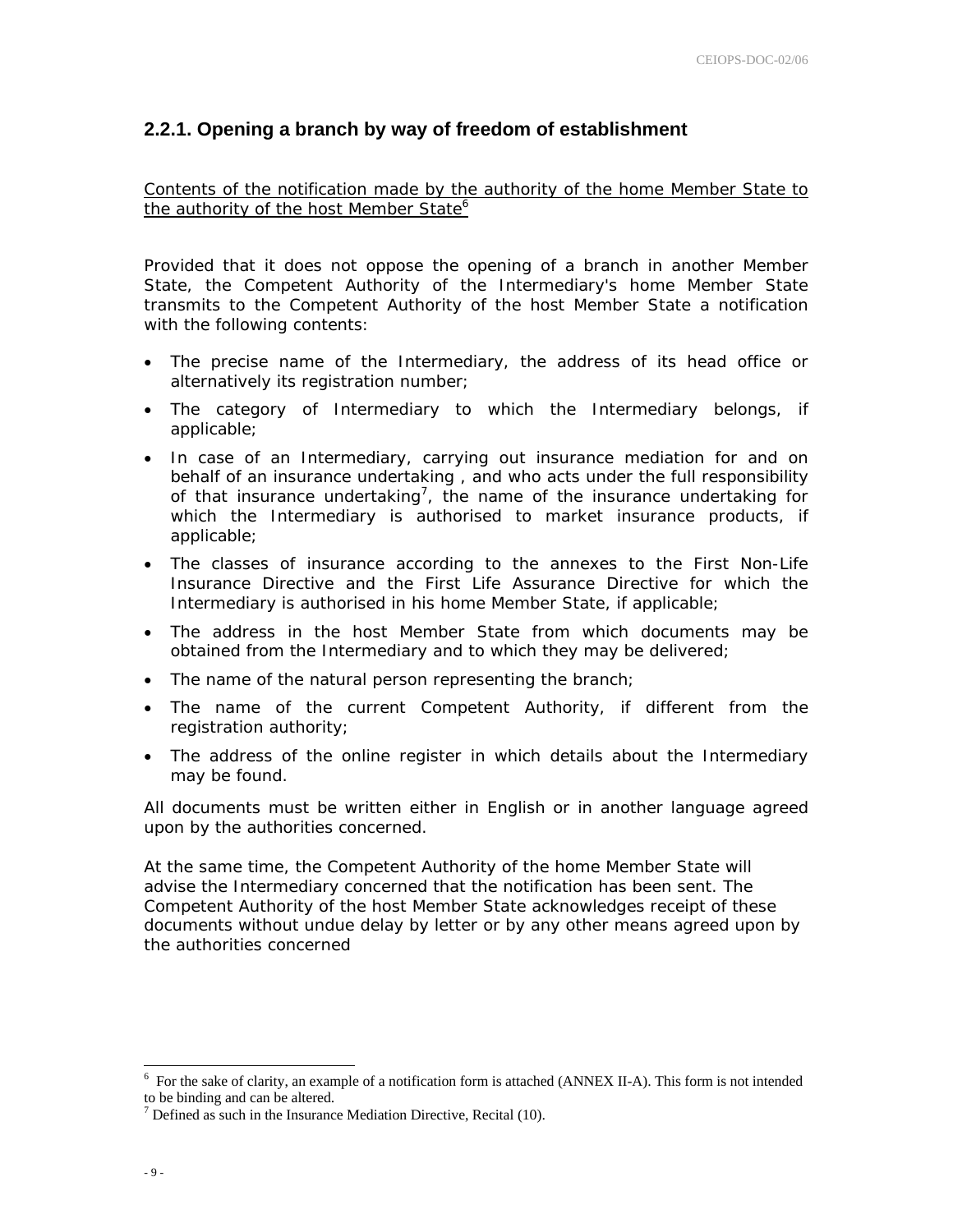## **2.2.2. Exercise of activities by way of freedom to provide services**

Contents of the notification made by the authority of the home Member State to the authority of the host Member State<sup>8</sup>

Provided that it is not opposed to the exercise of the activity by way of freedom to provide services in another Member State, the Competent Authority of the home Member State transmits to the Competent Authority of the host Member State a notification with the following contents:

- The precise name of the Intermediary, the address of its head office or alternatively its registration number;
- The name of the current Competent Authority if different from the registration authority;
- The classes of insurance according to the annexes to the First Non-Life Insurance Directive and the First Life Assurance Directive for which the Intermediary is authorised in his home Member State, if applicable;
- The address of the online register in which details about the Intermediary may be found.

All documents must be written either in English or in another language agreed upon by the authorities concerned.

At the same time, the Competent Authority of the home Member State will advise the Intermediary concerned that the notification has been made. The Competent Authority of the host Member State will acknowledge receipt of these documents without undue delay by letter or by any other means agreed upon by the authorities concerned.

## **2.3. Changes to information contained in notification concerning the branch or the Intermediary engaging in an activity by way of freedom to provide services**

The Competent Authority of the home Member State shall inform the Competent Authority of the host Member State of any changes to information provided under section 2.2.

## **2.4. Cross-border activity not notified**

If a Competent Authority, requiring prior notification, becomes aware of an activity of an Intermediary on its territory for whom no notification has been received in accordance with article 6 of the Directive, it without undue delay

<sup>&</sup>lt;sup>8</sup> For the sake of clarity, an example of a notification form is attached (ANNEX II-B). This form is not intended to be binding and can be altered.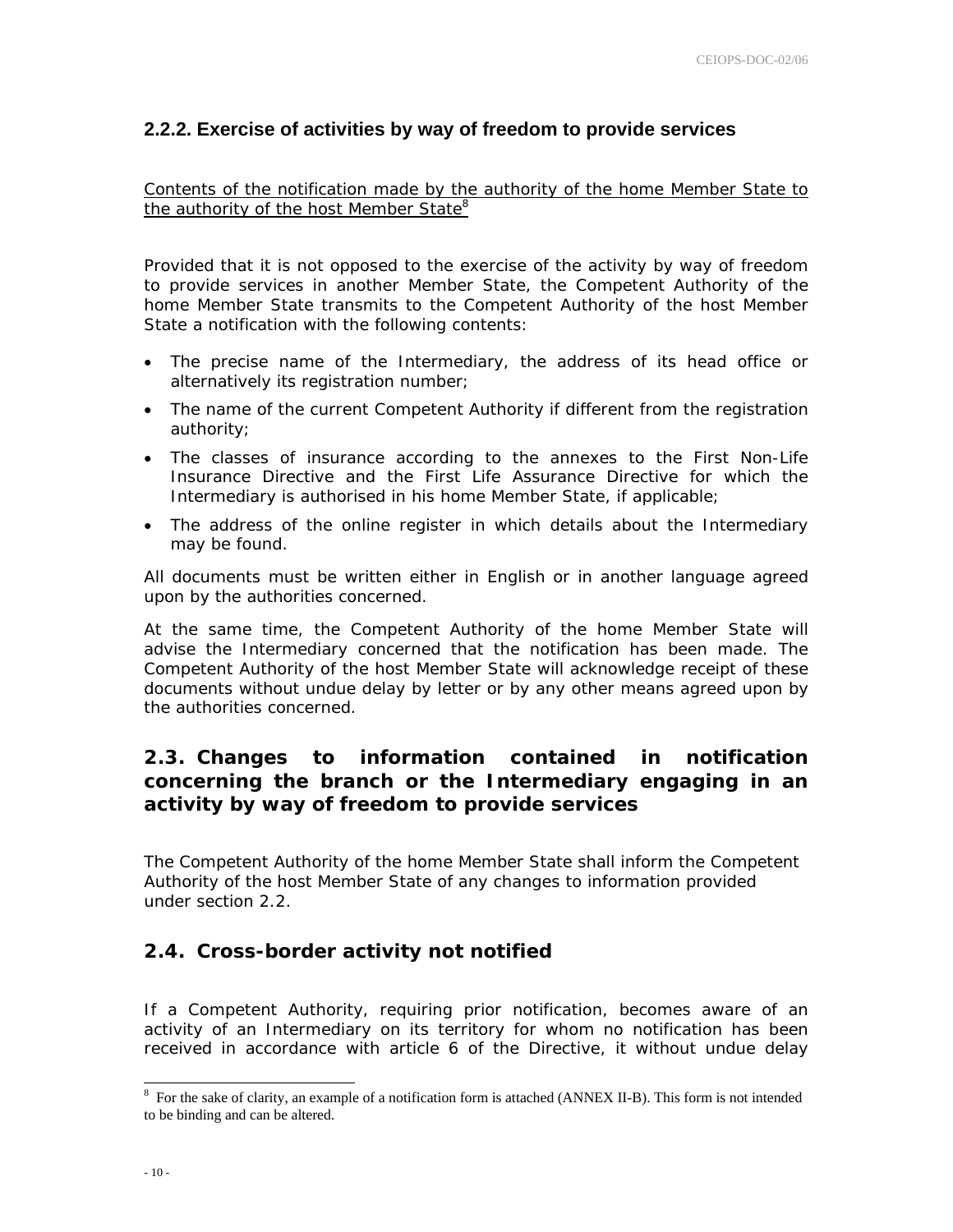informs the Competent Authority of the home Member State, where this authority is known, and may take any measure which is deemed appropriate in accordance with article 8 paragraph 4 of the Directive informing the Competent Authority of the home Member State of the action taken.

The Competent Authority of the home Member State informs the Competent Authority of the Member State having discovered the infringement of the action taken including any sanction it may have taken against the Intermediary.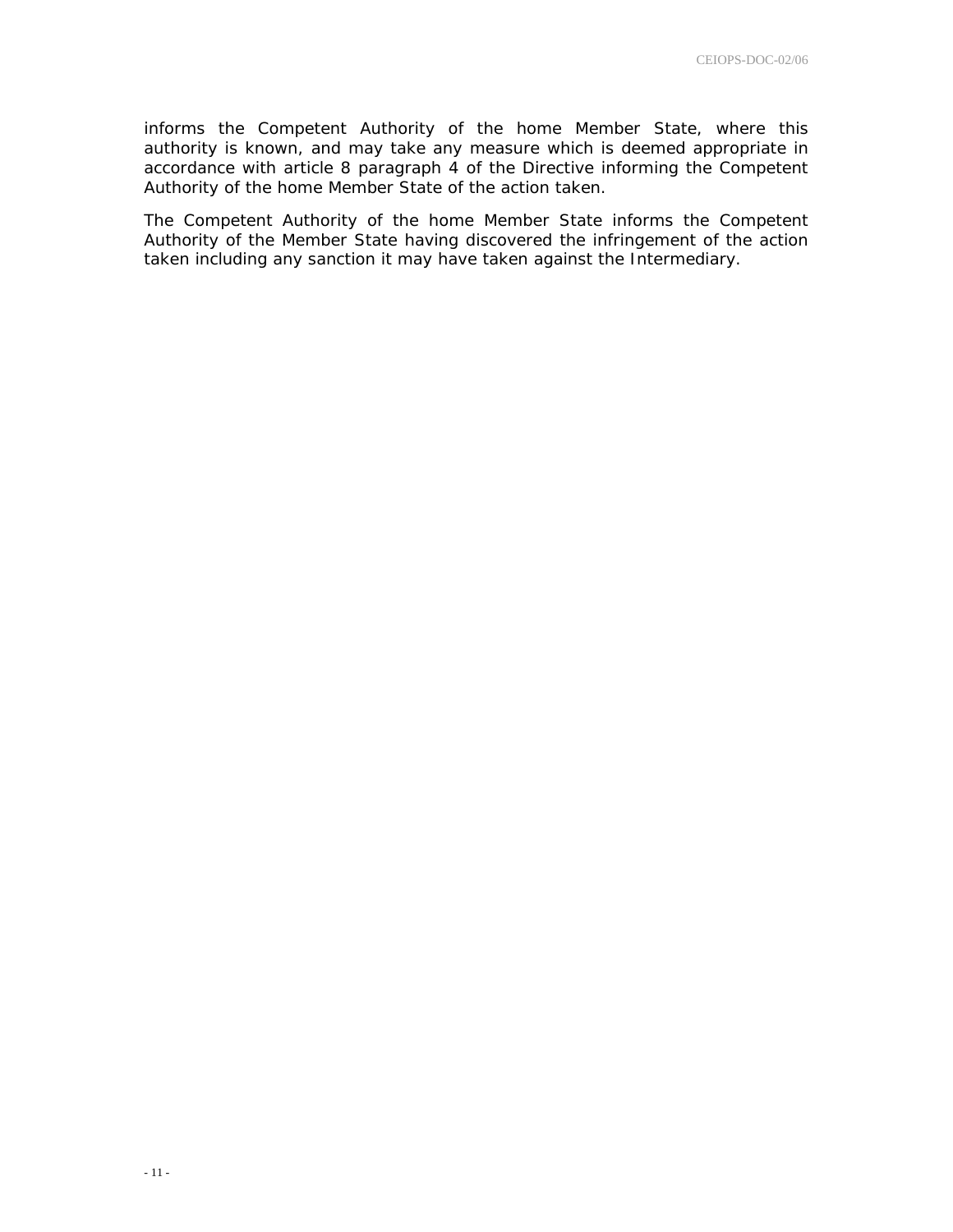## **PART III - EXCHANGE OF INFORMATION AND ONGOING SUPERVISION OF INTERMEDIARIES**

The Competent Authorities concerned collaborate during the ongoing supervision of the Intermediary in good faith and in mutual recognition of the competence of each other.

The specific features of the collaboration should be determined by the Competent Authorities concerned on a case-by-case basis.

## **3.1. Voluntary exchanges of non-financial information between supervisory authorities**

## **3.1.1. Exchange of information**

The Competent Authority of the host Member State will supply the Competent Authority of the home Member State on a non-systematic basis, as and when it is brought to its attention, with particular information which is appropriate to the exercise of prudential control, in so far as it considers such information to be credible.

Such information may, for instance, relate to the level of complaints from policyholders, beneficiaries and interested third parties, the standard of business conduct, unsatisfactory commercial practices and details concerning the natural persons within the management of the Intermediary.

The information referred to above, which does not constitute an exhaustive list, will be passed on in a way appropriate to the circumstances and nature of the information and will remain subject to any limitation which may be imposed by the Competent Authority of the host Member State.

## **3.1.2. Right to warn**

If the Competent Authority of the host Member State has reasons to consider that the activities of an Intermediary could harm the insurance market, it informs the Competent Authority of the home Member State. If necessary, the latter informs the Competent Authority of the host Member State of any decision it has been led to take and, in any case, checks that the Intermediary concerned is complying with the prudential requirements set out by the Directive.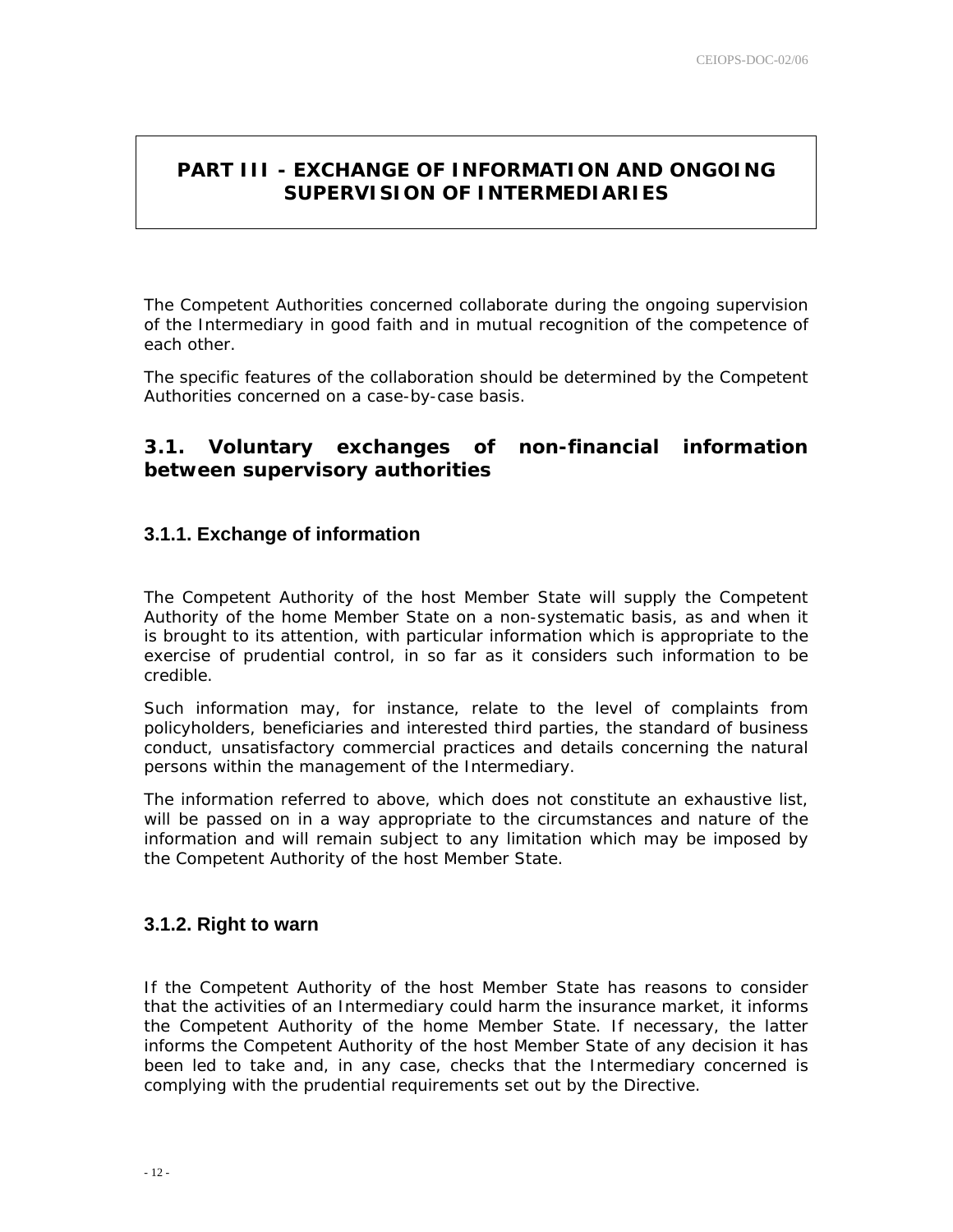## **3.2. Exchanges of information on good repute, competence and professional experience**

Exchanges of information between the Member States may include information on the good repute, competence or professional experience of:

- the Intermediary himself or any member of his staff providing insurance mediation services, in case of a natural person;
- the managers or directors of an Intermediary or any member of its staff providing insurance mediation services, in case of a legal person.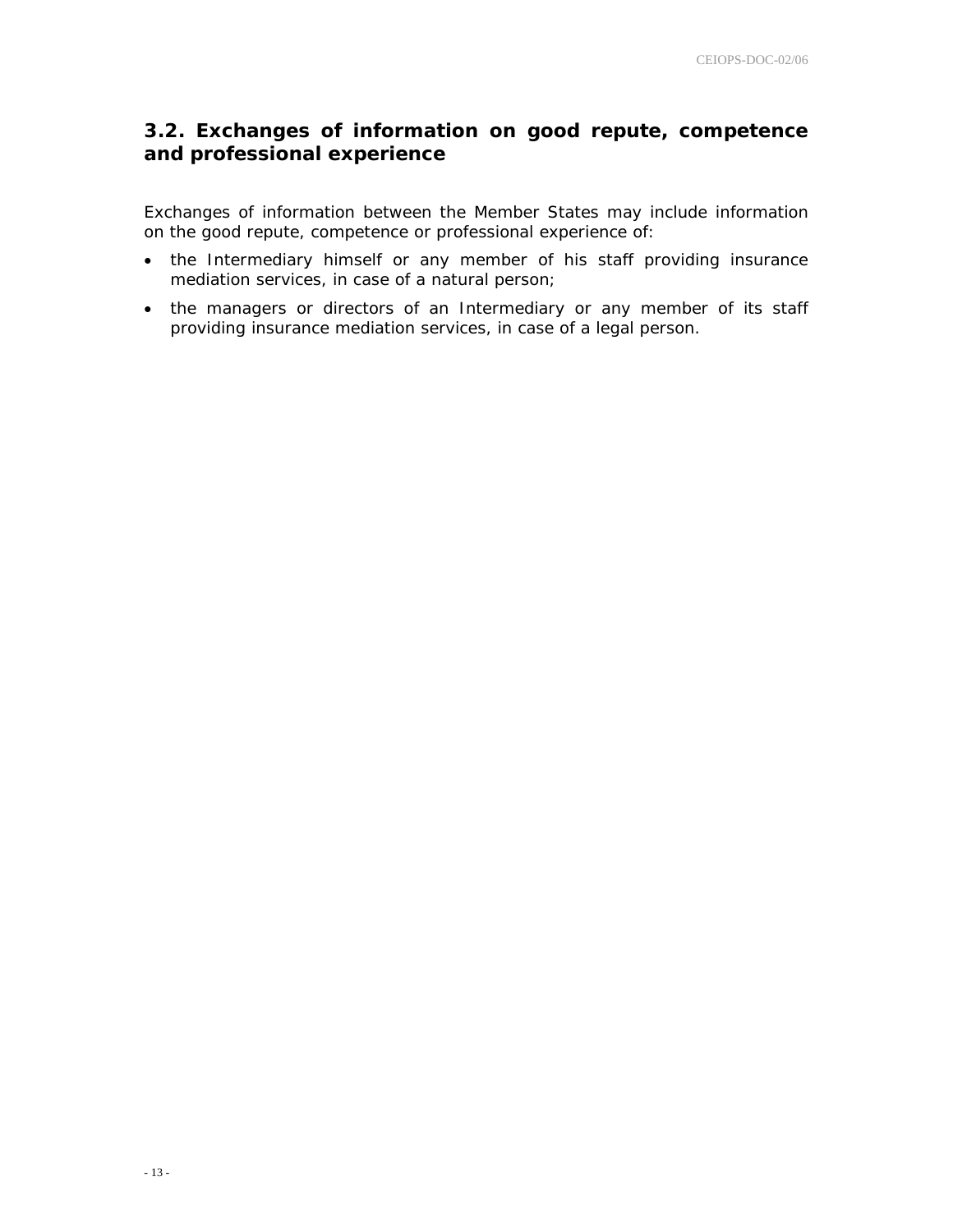## **PART IV - TREATMENT OF COMPLAINTS**

The Competent Authorities communicate to the CEIOPS Secretariat the names and addresses of the national bodies entitled to register complaints of customers and other interested parties such as consumer associations.

Without prejudice to the FIN-NET network, Competent Authorities should cooperate to facilitate/enable customers to contact extra-judicial bodies established in their Member State of residence about complaints concerning Intermediaries established in another Member State.

In case Member States have set up procedures for out-of-court settlement of complaints and/or have charged a different body with this kind of settlement, they also communicate to the CEIOPS Secretariat the names and addresses of such bodies.

The CEIOPS Secretariat will make available the list of all these extra-judicial bodies.